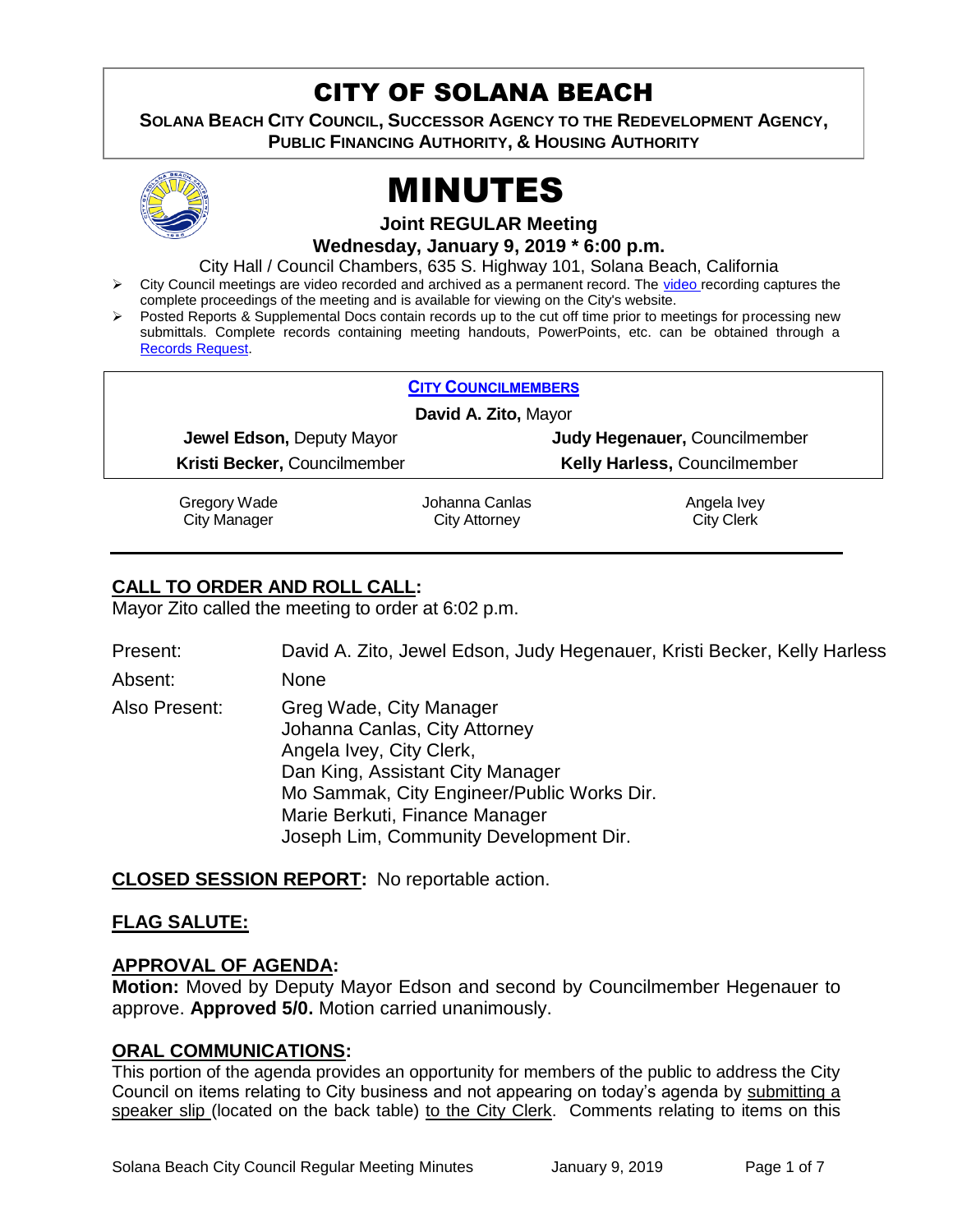evening's agenda are taken at the time the items are heard. Pursuant to the Brown Act, no action shall be taken by the City Council on public comment items. Council may refer items to the City Manager for placement on a future agenda. The maximum time allotted for each presentation is THREE MINUTES (SBMC 2.04.190). Please be aware of the timer light on the Council Dais.

Kristine Schindler spoke about safety for children going to school, the City's help with the crossing guard funding, and safety on roadways and sidewalks.

Frank Belock, Trauma Intervention Program (TIP), spoke about their program helping people going through tragedies, how first responders dispatch a TIP for certain incidents when they think that relatives could use assistance with emotional first aid, aiding in making arrangements for the deceased, and related tasks following a tragedy.

Jon Velken spoke about his attending a Council meeting a month ago regarding properties on Nardo, not received a response, handed in a document (on file) from the last meeting, his intention to conduct a silent protest with his time.

Mayor Zito said he sent an email to the speaker and to reconfirm his email address.

Mr. Velken stated his email address.

Mayor Zito said that he did send an email, asked Mr. Velken to check his spam email, that he had not received a response from him, and that he would resend the email.

Mr. Velken said he was upset about his backyard being ruined from an approved project that was considered compatible, that he was miserable living there, that it was a legal issue and corruption, and that the area was messed up for everyone.

# **COUNCIL COMMUNITY ANNOUNCEMENTS / COMMENTARY:**

*An opportunity for City Council to make brief announcements or report on their activities. These items are not agendized for official City business with no action or substantive discussion.* 

#### **A. CONSENT CALENDAR:** (Action Items) (A.1. - A.4.)

Items listed on the Consent Calendar are to be acted in a single action of the City Council unless pulled for discussion. Any member of the public may address the City Council on an item of concern by submitting to the City Clerk a speaker slip (located on the back table) before the Consent Calendar is addressed. Those items removed from the Consent Calendar by a member of the Council will be trailed to the end of the agenda, while Consent Calendar items removed by the public will be discussed immediately after approval of the Consent Calendar.

#### **A.1. Register Of Demands.** (File 0300-30)

Recommendation: That the City Council

1. Ratify the list of demands for November 24 – December 14, 2018.

[Item A.1. Report \(click here\)](https://solanabeach.govoffice3.com/vertical/Sites/%7B840804C2-F869-4904-9AE3-720581350CE7%7D/uploads/Item_A.1._Report_(click_here)_01-09-19.PDF) 

*Posted Reports & Supplemental Docs contain records up to the cut off time, prior to the start of the meeting, for processing new submittals. The final official record containing handouts, PowerPoints, etc. can be obtained through a Records Request to the City Clerk's Office.*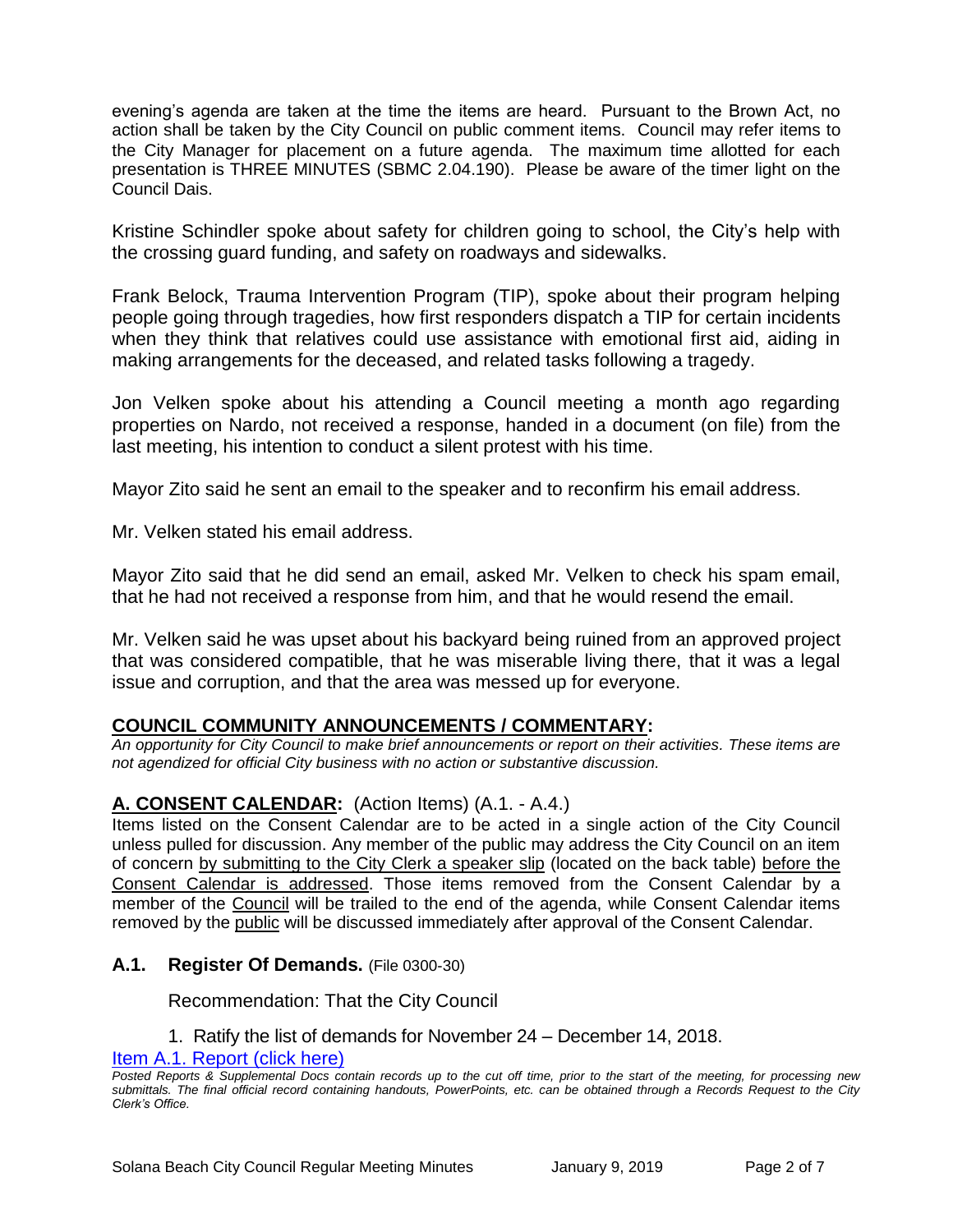**Motion:** Moved by Deputy Mayor Edson and second by Councilmember Harless to approve. **Approved 5/0.** Motion carried unanimously.

#### **A.2. General Fund Adopted Budget for Fiscal Year 2018-2019 Changes.** (File 0330- 30)

Recommendation: That the City Council

1. Receive the report listing changes made to the Fiscal Year 2018-2019 General Fund Adopted Budget.

#### [Item A.2. Report \(click here\)](https://solanabeach.govoffice3.com/vertical/Sites/%7B840804C2-F869-4904-9AE3-720581350CE7%7D/uploads/Item_A.2._Report_(click_here)_01-09-19.PDF)

*Posted Reports & Supplemental Docs contain records up to the cut off time, prior to the start of the meeting, for processing new submittals. The final official record containing handouts, PowerPoints, etc. can be obtained through a Records Request to the City Clerk's Office.*

**Motion:** Moved by Deputy Mayor Edson and second by Councilmember Harless to approve. **Approved 5/0.** Motion carried unanimously.

#### **A.3. 2019 City Council Meeting Schedule Planning.** (File 0410-05)

Recommendation: That the City Council

1. Review, edit, and/or approve a 2019 interim Council Meeting schedule with proposed cancellations and/or additional meetings.

#### [Item A.3. Report \(click here\)](https://solanabeach.govoffice3.com/vertical/Sites/%7B840804C2-F869-4904-9AE3-720581350CE7%7D/uploads/Item_A.3._Report_(click_here)_01-09-19.PDF)

*Posted Reports & Supplemental Docs contain records up to the cut off time, prior to the start of the meeting, for processing new submittals. The final official record containing handouts, PowerPoints, etc. can be obtained through a Records Request to the City Clerk's Office.*

**Motion:** Moved by Deputy Mayor Edson and second by Councilmember Harless to approve. **Approved 5/0.** Motion carried unanimously.

#### **A.4. Successor Agency's (SA) Administrative Budget the Recognized Obligation Payment Schedule (ROPS).** (File 0115-30)

Recommendation: That the Successor Agency:

- 1. Receive the Successor Agency's enforceable obligations payment information and administrative budget for the period July 1, 2019 to June 30, 2020.
- 2. Adopt **Resolution SA-022** approving the SA Administrative Budget for July 1, 2019 to June 30, 2020.
- 3. Adopt **Resolution SA-023** approving the ROPS 19-20 for July 1, 2019 to June 30, 2020.

#### [Item A.4. Report \(click here\)](https://solanabeach.govoffice3.com/vertical/Sites/%7B840804C2-F869-4904-9AE3-720581350CE7%7D/uploads/Item_A.4._Report_(click_here)_01-09-19.PDF)

*Posted Reports & Supplemental Docs contain records up to the cut off time, prior to the start of the meeting, for processing new submittals. The final official record containing handouts, PowerPoints, etc. can be obtained through a Records Request to the City Clerk's Office.*

**Motion:** Moved by Deputy Mayor Edson and second by Councilmember Harless to approve. **Approved 5/0.** Motion carried unanimously.

#### **B. PUBLIC HEARINGS:** (B.1.)

This portion of the agenda provides citizens an opportunity to express their views on a specific issue as required by law after proper noticing by submitting a speaker slip (located on the back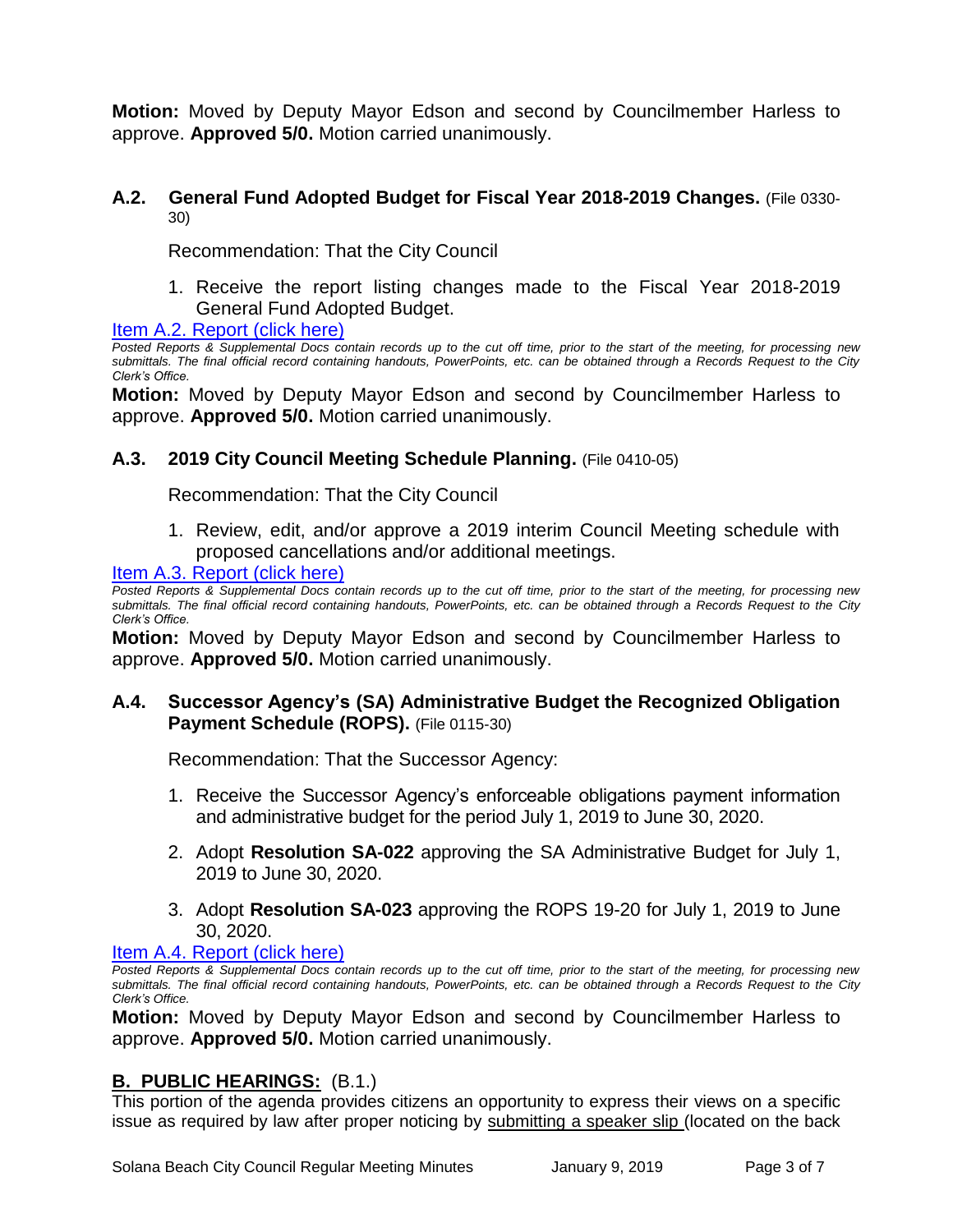table) to the City Clerk. After considering all of the evidence, including written materials and oral testimony, the City Council must make a decision supported by findings and the findings must be supported by substantial evidence in the record. An applicant or designee(s) for a private development/business project, for which the public hearing is being held, is allotted a total of fifteen minutes to speak, as per SBMC 2.04.210. A portion of the fifteen minutes may be saved to respond to those who speak in opposition. All other speakers have three minutes each. Please be aware of the timer light on the Council Dais.

#### **B.1. Public Hearing: 657 Marsolan Ave., Applicant: Scott Williams, Case 17-18- 14, APN 298-321-07.** (File 0600-40)

The proposed project meets the minimum objective requirements under the SBMC, is consistent with the General Plan and may be found, as conditioned, to meet the discretionary findings required as discussed in this report to approve a DRP and administratively issue a SDP. Therefore, Staff recommends that the City Council:

- 1. Conduct the Public Hearing: Open the Public Hearing, Report Council Disclosures, Receive Public Testimony, Close the Public Hearing;
- 2. Find the project exempt from the California Environmental Quality Act pursuant to Section 15303 of the State CEQA Guidelines; and
- 3. If the City Council makes the requisite findings and approves the project, adopt **Resolution 2019-001** conditionally approving a DRP and an administrative SDP to construct a new second-story accessory dwelling unit (ADU) to an existing single-story, single-family residence with an attached two car garage at 657 Marsolan Avenue.

[Item B.1. Report \(click here\)](https://solanabeach.govoffice3.com/vertical/Sites/%7B840804C2-F869-4904-9AE3-720581350CE7%7D/uploads/Item_B.1._Report_(click_here)_01-09-19.PDF) 

*Posted Reports & Supplemental Docs contain records up to the cut off time, prior to the start of the meeting, for processing new submittals. The final official record containing handouts, PowerPoints, etc. can be obtained through a Records Request to the City Clerk's Office.*

Deputy Mayor Edson recused herself from the item due to the proximity to her property.

Greg Wade, City Manager, introduced the item.

Tiffany Wade, Planner, presented a PowerPoint (on file) and referred to two updated additional conditions submitted in the blue folder.

Mayor Zito opened the public hearing.

Council disclosures.

The Applicant waived his opportunity to make a presentation.

Council, Staff, and Dave Henderson, applicant's designer, discussed working with the View Assessment claimant, reviewed pictures from her property, that the applicant reviewed a few options with the claimant of a 1 1/12 pitch or a flat roof, showed 3 different elections of the resulting options, that 6 inches was the only difference from the proposed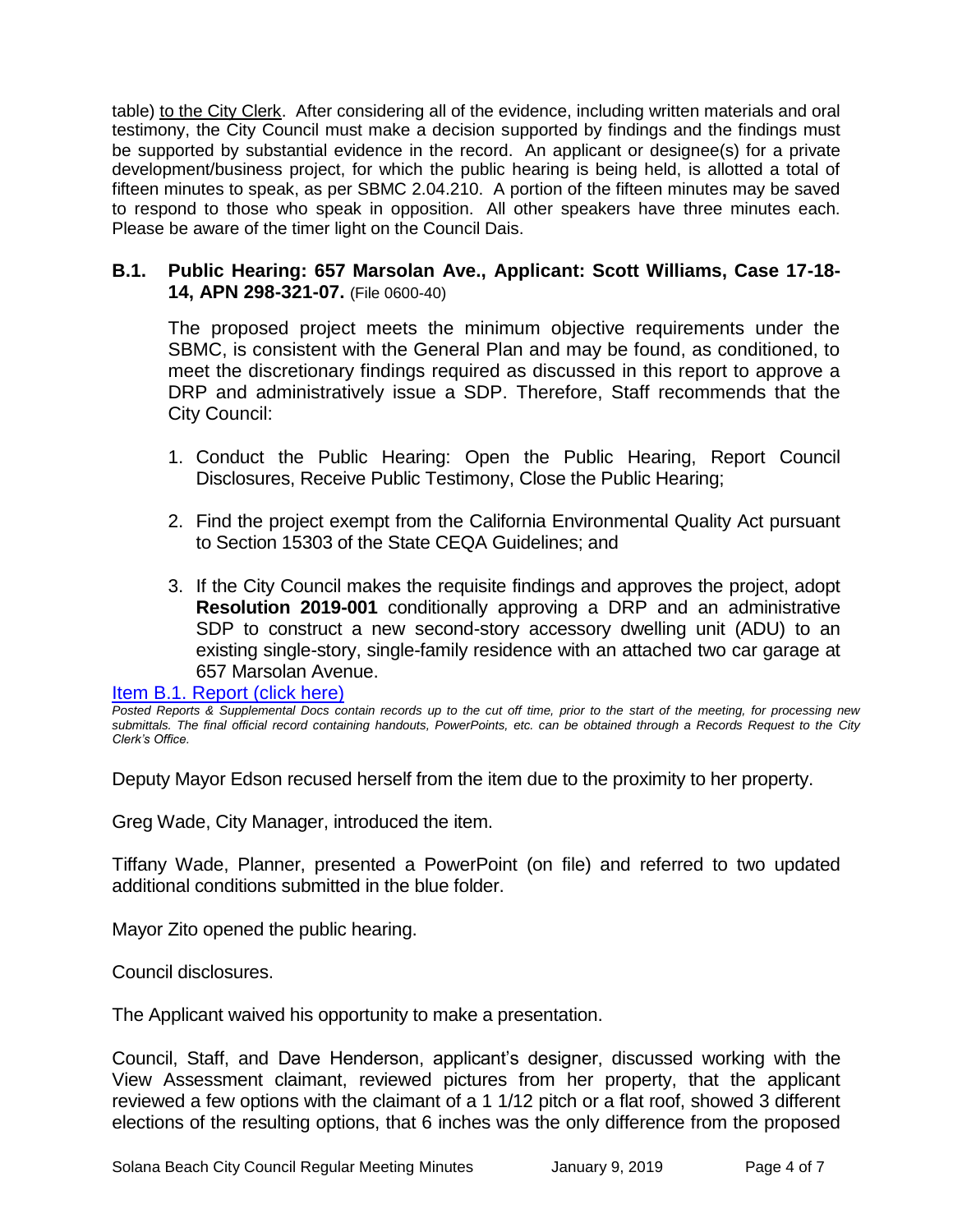elevation, and that the claimant agreed that the current proposal was the best option.

**Motion:** Moved by Councilmember Kelly Harless and second by Councilmember Becker to approve. **Approved 4/0/1 (Recused: Edson).** Motion carried.

Council and Staff discussed the parking spaces and that the garage space was used for parking and not converted for another purpose since it was currently non-conforming, and that off-street parking requirements were in effect.

**Motion:** Moved by Councilmember Hegenauer and second by Councilmember Becker to approve adding a condition that the outside parking territory was used for parking only. **Approved 4/0/1 (Recused: Edson).** Motion carried.

#### **C. STAFF REPORTS**: (C.1. - C.2.)

*Submit speaker slips to the City Clerk.*

### **C.1. Procurement by the Solana Energy Alliance of Greenhouse Gas (GHG) Free Resources for 2019 – 2021.** (File 1010-40)

Recommendation: That the City Council

1. Adopt **Resolution 2019-004** approving the execution of a 3-year (36-month) agreement for GHG-free energy and authorizing the City Manager to execute the appropriate documents.

Item C.1. Report (click here)

#### [Item C.1. Supplemental Docs \(updated 1-8-19\)](https://solanabeach.govoffice3.com/vertical/Sites/%7B840804C2-F869-4904-9AE3-720581350CE7%7D/uploads/Item_C.1._Supplemental_Docs_(updated_1-8-19).pdf)

*Posted Reports & Supplemental Docs contain records up to the cut off time, prior to the start of the meeting, for processing new submittals. The final official record containing handouts, PowerPoints, etc. can be obtained through a Records Request to the City Clerk's Office.*

Greg Wade, City Manager, introduced the item.

Dan King, Assistant City Manager, presented a PowerPoint (on file).

Council and Staff discussed that this agreement would not increase rates for customers, and making it clear that Council was authorizing T.E.A. to enter into the agreement per the City's arrangement with T.E.A. to acquire energy on the City's behalf.

**Motion:** Moved by Deputy Mayor Edson and second by Councilmember Harless to approve adding clarification that the Council was authorizing T.E.A. to enter into the agreement on the City's behalf to acquire energy, per the City's arrangement with T.E.A. **Approved 5/0.** Motion carried unanimously.

#### **C.2. Council Boards, Committees, & Commissions Appointments.** (File 0410-05)

Recommendation: That the City Council

- 1. Review the Regional Boards/Commissions/Committees to:
	- a. Determine the City Selection Committee 2019 annual term appointment.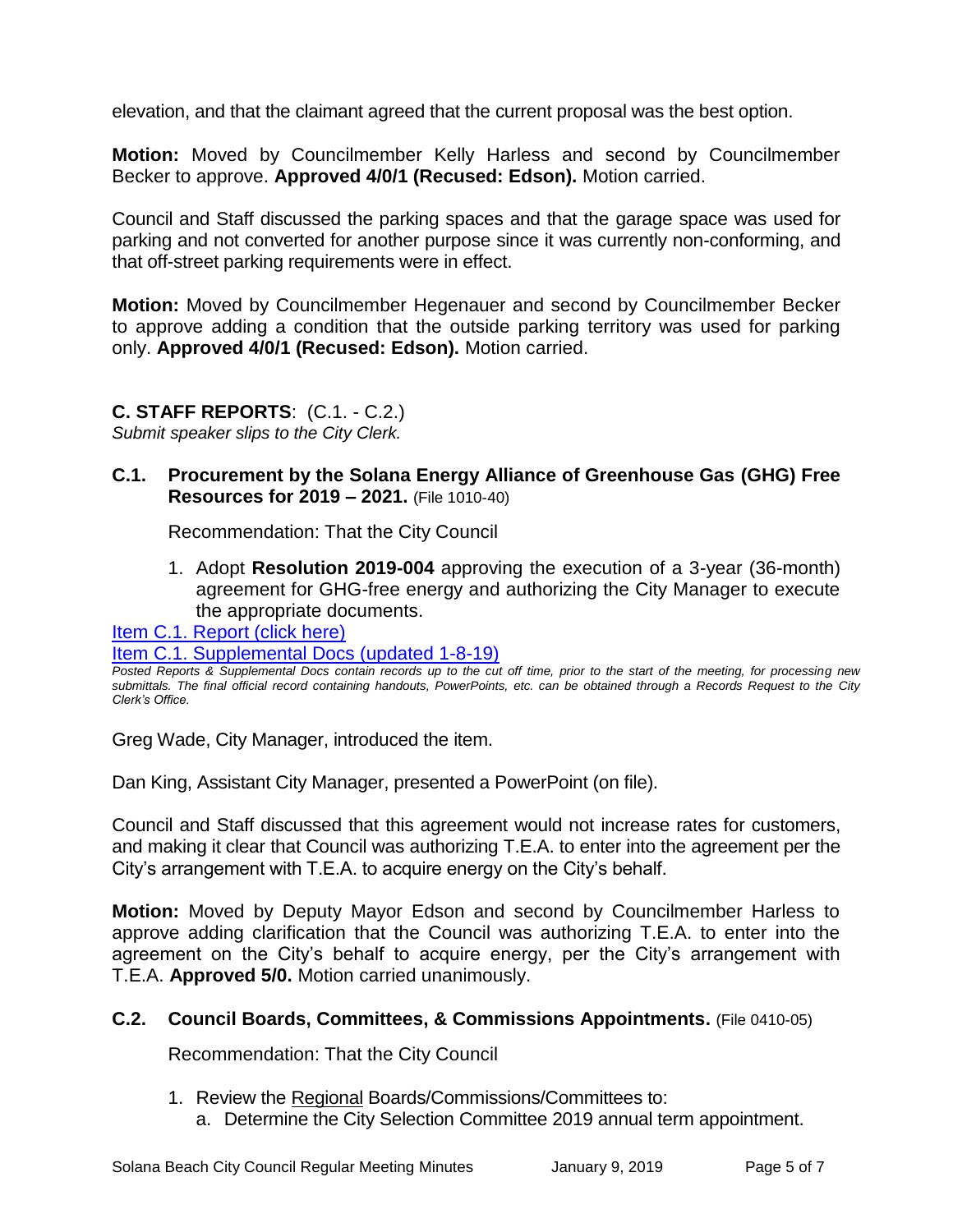- b. Make new or re-appointments to all other agencies for new two-year terms.
- 2. Review Council Standing Committees and make appointments for a new twoyear term.

#### [Item C.2. Report \(click here\)](https://solanabeach.govoffice3.com/vertical/Sites/%7B840804C2-F869-4904-9AE3-720581350CE7%7D/uploads/Item_C.2._Report_(click_here)_01-09-19.PDF)

*Posted Reports & Supplemental Docs contain records up to the cut off time, prior to the start of the meeting, for processing new submittals. The final official record containing handouts, PowerPoints, etc. can be obtained through a Records Request to the City Clerk's Office.*

Council discussed current and vacant appointments.

**Motion:** Moved by Deputy Mayor Edson and second by Councilmember Hegenauer to approve the 2-year appointments below. **Approved 5/0.** Motion carried unanimously.

| <b>Regional Board/Committee/Commission</b>                 | <b>Primary Member(s)</b> | Alternate(s)           |
|------------------------------------------------------------|--------------------------|------------------------|
| <b>City Selection Committee</b>                            | Edson                    | Zito                   |
| CSA 17 - County Service Area                               | <b>Harless</b>           | Edson                  |
| Escondido Creek Watershed Alliance (ECWA)                  | Becker / Staff           | no alternate           |
| League Ca. Cities Exec. Committee (SD County division)     | <b>Becker</b>            | <b>Harless</b>         |
| League Ca. Cities Legislative Subcommittee                 | <b>Harless</b>           | <b>Becker</b>          |
| League of Ca. Cities Coastal Cities Group                  | Becker                   | <b>Harless</b>         |
| North County Dispatch JPA                                  | <b>Harless</b>           | <b>Becker</b>          |
| <b>North County Transit District</b>                       | Edson                    | <b>Becker</b>          |
| Regional Solid Waste Assoc.                                | Hegenauer                | <b>Becker</b>          |
| <b>SANDAG Board of Directors</b>                           | Zito                     | Edson (1st alternate)  |
|                                                            |                          | Becker (2nd alternate) |
| <b>SANDAG - Shoreline Preservation Working Group</b>       | Hegenauer                | Zito                   |
| San Dieguito River Valley JPA                              | Hegenauer                | Zito                   |
| San Elijo JPA                                              | Zito / Becker            | City Manager           |
| 22nd District Agricultural Association Community Relations | Edson / Harless          | n/a                    |

**Motion:** Moved by Councilmember Hegenauer and second by Councilmember Harless to approve the 2-year appointments below. **Approved 5/0.** Motion carried unanimously.

**Motion:** Moved by Deputy Mayor Edson and second by Councilmember Hegenauer to approve the 2-year appointments below. **Approved 5/0.** Motion carried unanimously.

| <b>Council Standing Committees</b>                                | <b>Primary Members</b> |  |
|-------------------------------------------------------------------|------------------------|--|
| <b>Business Liaison</b>                                           | Zito / Edson           |  |
| Highway 101/Cedros Avenue Development Committee                   | Edson / Becker         |  |
| Fire Department Management Governance & Organizational Evaluation | Harless / Hegenauer    |  |
| Parks and Recreation                                              | Zito / Harless         |  |
| <b>Public Arts</b>                                                | Edson / Hegenauer      |  |
| <b>School Relations</b>                                           | Hegenauer / Harless    |  |
| Solana Beach - Del Mar Relations                                  | Zito / Edson           |  |

| <b>Council Serving on Citizen Commission</b> | <b>Primary Members</b> |
|----------------------------------------------|------------------------|
| <b>Climate Action Commission</b>             | Hegenauer / Becker     |